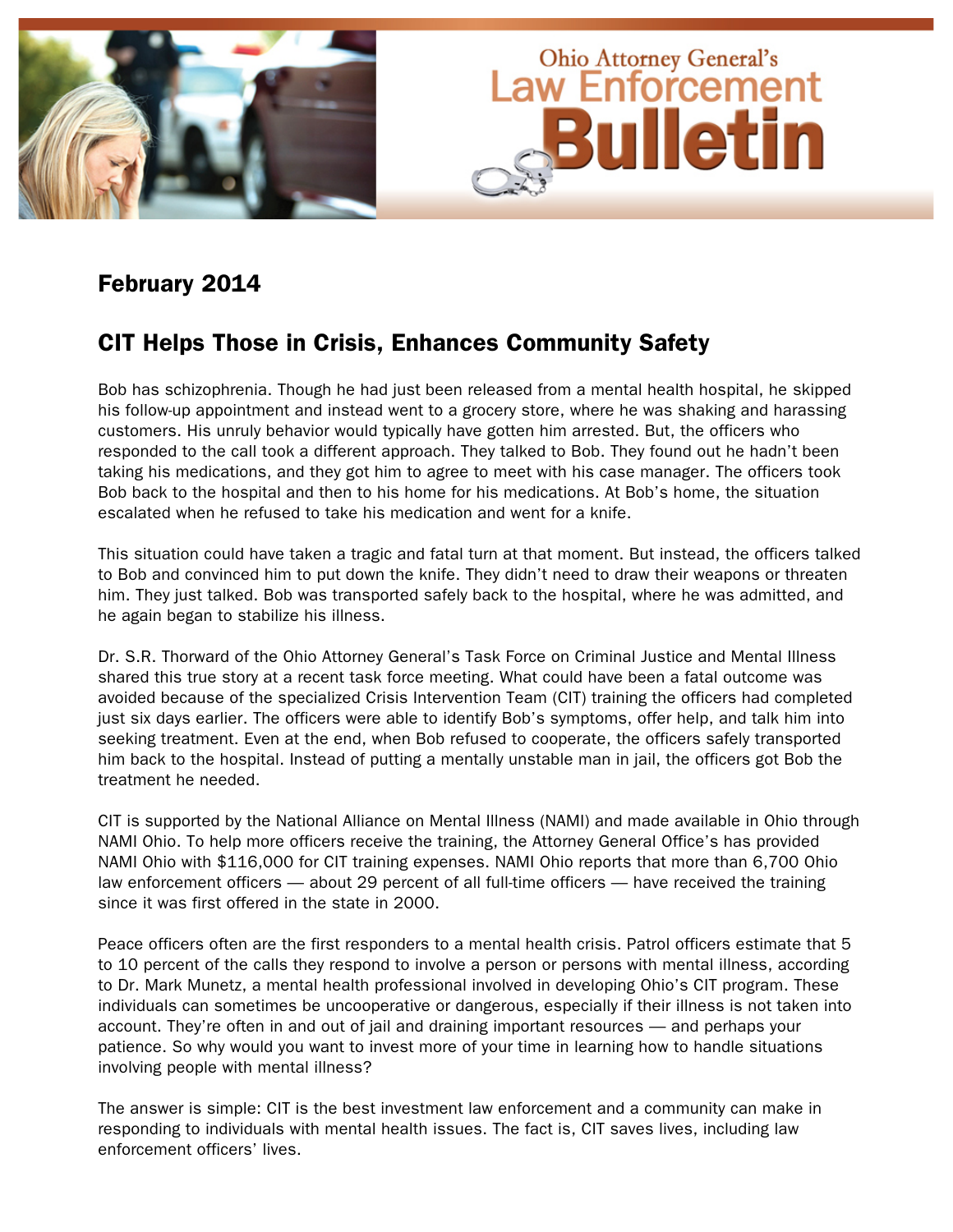"CIT is critical safety training," Ohio Attorney General Mike DeWine said. "It protects officers, it protects the public, and it increases the safety of our communities."

CIT also allows those with mental illness to get help sooner, rather than later, before a situation becomes a crisis. Finally, it saves law enforcement time and money because it reduces the number of re-arrests and officer dispatches to mental health situations. If you arrest a mentally ill person over and over, you're just repeating the scenario and hoping for a different outcome. But if you can help them get treatment, you might be able to solve the problem for good.

Think of CIT as an officer safety tool. That's how Sgt. Michael Yohe of the Akron Police Department sees it. As an officer on the night shift, Yohe frequently responded to calls involving mental health issues. After taking CIT training, he assumed the role of coordinator of the department's CIT program. Thirteen years later, Yohe still coordinates CIT efforts and now teaches and speaks about CIT.

"It allows officers the experience and insight to predict; the verbal abilities to de-escalate, distract, or delay; and finally, the availability of tools that give them the upper hand to control the conflict before coming to violence or ending in tragedy," Yohe said.

These safety tools are taught in a 40-hour CIT training course in which officers learn about mental illness and how to recognize the symptoms and signs. This can help officers better predict behavior and the reactions of individuals with mental illness, giving them an upper hand in responding to and diverting a crisis. When an officer recognizes that mental illness is clouding a person's judgment, he or she can see the individual as a "sick person" and better understand that person's behaviors and reactions.

CIT also covers psychiatric medications, the local mental health system, and methods of treatment. It includes role-playing scenarios to learn de-escalation skills and covers weapons and defensive tactics useful for de-escalating a dangerous situation.

CIT is not a "quick fix" to meet a community's mental health needs. But with dedication and commitment from law enforcement, it has the potential to make a profound impact on the lives of those living with mental illness, helping to facilitate recovery rather than incarceration.

To learn more about training in your area, contact NAMI Ohio or your local NAMI affiliate. You can also search the University of Memphis CIT Center's national directory, at the link below, to find the CIT program nearest you.

## Complementary OPOTA Courses

The Attorney General's Ohio Peace Officer Training Academy (OPOTA) offers several courses that incorporate CIT concepts, including Interacting with and De-escalating the Special Needs Population, a free, six-hour regional course; Law Enforcement Communication and Physical Control of Special Populations, a free, two-day regional course; and De-escalating Mental Health Crises, a one-hour course available online at eOPOTA.

In addition, the Ohio Peace Officer Training Commission recently updated 16 hours of crisis intervention training in the peace officer basic training and corrections basic training curricula. While the topic was already covered in both programs, it was updated in 2013 to better reflect CIT concepts and techniques.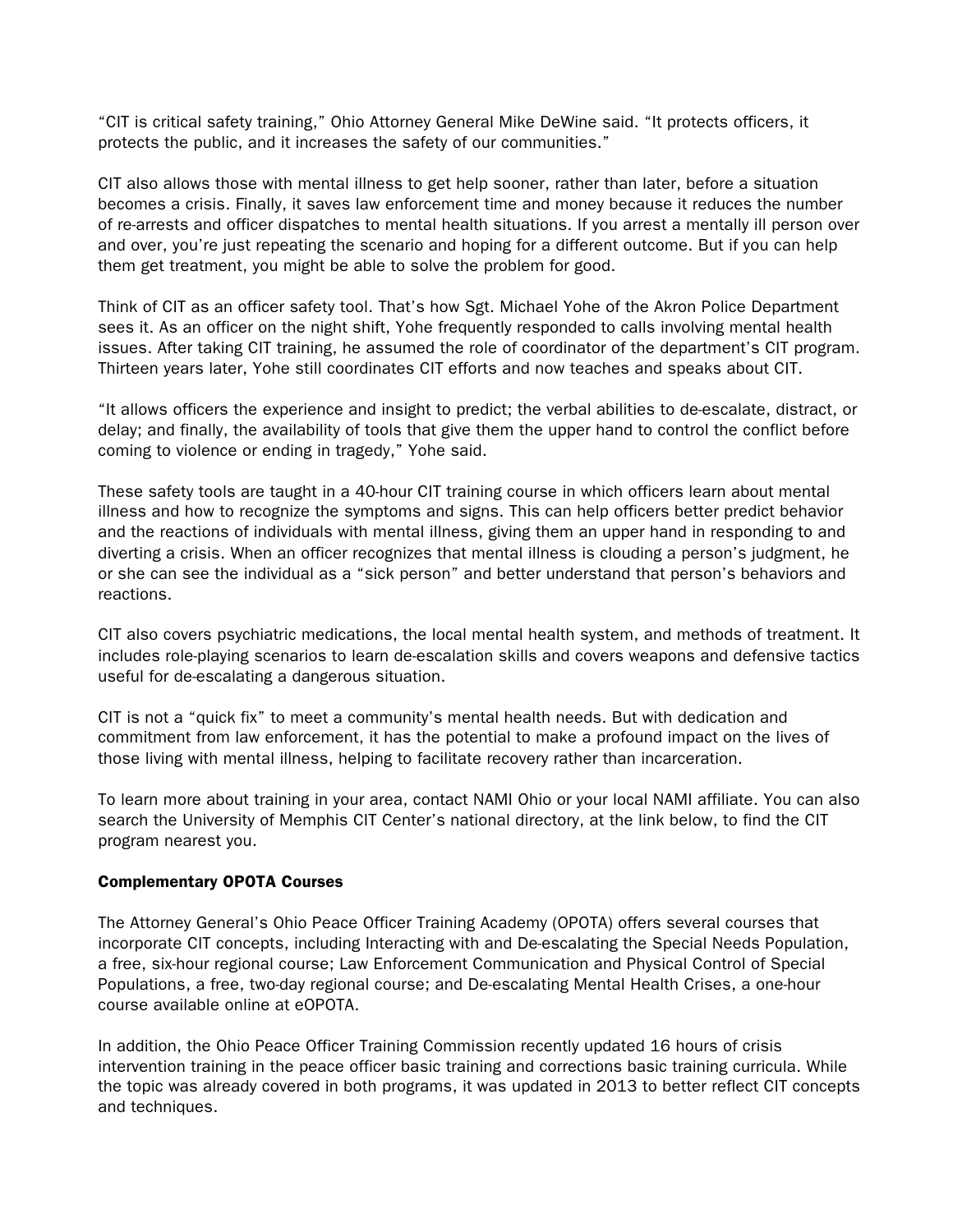## For Grant Information

For more information on CIT grants, contact the Ohio Attorney General's Office (Michelle Gillcrist at Michelle.Gillcrist@OhioAttorneyGeneral.gov or D. Michael Sheline at Donald.Sheline@OhioAttorneyGeneral.gov).

## Related Links

[Ohio Police Officer Training Academy Course Catalog](http://www.ohioattorneygeneral.gov/Law-Enforcement/Ohio-Peace-Officer-Training-Academy/Course-Catalog.aspx) [National Alliance on Mental Illness \(NAMI\) –](http://www.nami.org/template.cfm?section=cit2) National CIT Information [National Alliance on Mental Illness \(NAMI\) –](http://www.namiohio.org/mental_health_programs/CIT) Ohio CIT Information [Ohio Criminal Justice Coordinating Center of Excellence](http://www3.neomed.edu/cjccoe/) [The Attorney General Task Force on Criminal Justice and Mental Illness](http://www.ohioattorneygeneral.gov/Individuals-and-Families/Victims/Task-Force-on-Criminal-Justice-and-Mental-Illness) [University of Memphis CIT Center's National Directory](http://cit.memphis.edu/CitMap/)

Christie Limbert Assistant Attorney General

# Investigations and Interrogations (Reliance on Informants): In re B.A.R.

**Question:** Is an anonymous informant's tip enough to create the reasonable suspicion necessary to stop a suspect, even without corroborating evidence?

**Quick Answer:** Usually, no. But when the officer has significant reason to believe the informant is genuinely concerned and credible, a court might treat the informant like an identified citizen and ignore the lack of corroboration.

**[In re B.A.R](http://www.supremecourt.ohio.gov/rod/docs/pdf/10/2013/2013-ohio-5712.pdf).**, Tenth Appellate District, Franklin County, Dec. 24, 2013

Facts: Columbus Police Officer Bill Graham was working special duty at the library when he was approached by a library patron. The patron told Graham that a group of "guys" had a firearm, were in the library "for less than two seconds," and had "just left" the library. Officer Graham knew the patron had been in the library for a while, and the patron appeared to be a genuinely concerned citizen. Shortly after getting the tip, Officer Graham noticed three juveniles walking up the path to the library and matching the description provided by the patron. As soon as they saw Officer Graham, the juveniles turned around and moved quickly across the street. Officer Graham called for assistance, and Officer Amanda Kasza responded to the scene, where she detained the juveniles and searched them for weapons. Kasza discovered a firearm and a loaded magazine on B.A.R. At trial, B.A.R. argued that the library patron was an anonymous tipster, so officers needed corroborating evidence to create the reasonable suspicion necessary to conduct an investigative stop. The court disagreed.

Importance: A police officer may conduct an investigative stop of an individual when the officer has "reasonable suspicion" based on specific, articulable facts that a crime has occurred or is imminent. When the officer's information is based on a tip from an informant, a court will look to whether the tip itself is reliable. Generally, tips from anonymous informants are less reliable and require independent corroboration. Tips from identified citizens, on the other hand, are considered highly dependable and usually do not require independent corroboration. In this case, the court treated the anonymous patron as an identified citizen for three reasons: 1) The patron approached the officer in person,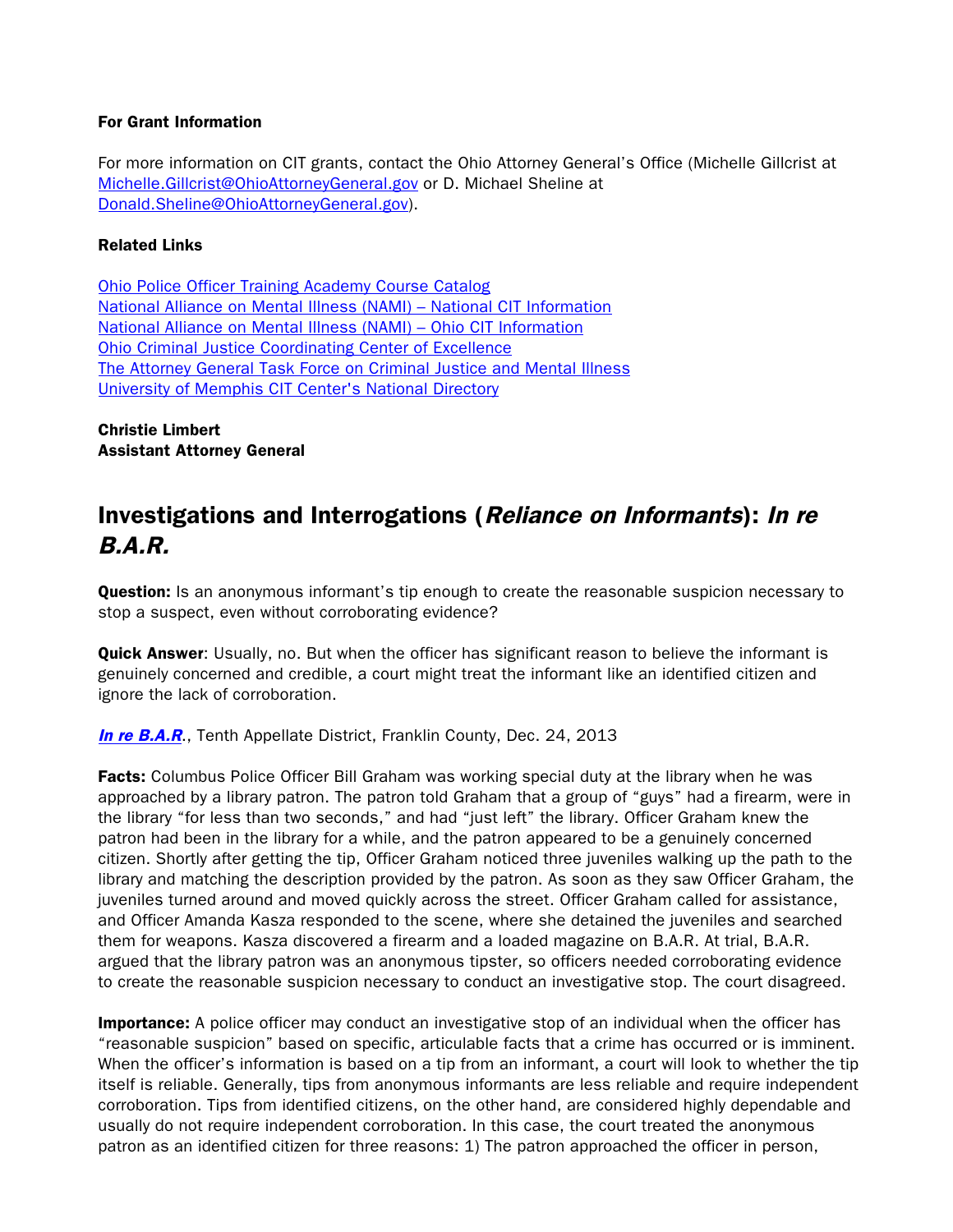which not only gave the officer the chance to observe the patron's credibility, but also put the patron at risk of being held accountable for false information. 2) The officer knew that the patron had been in the library for a while, which made him more likely to be a genuinely concerned citizen. 3) The patron was close in time and space to the reported criminal activity, making the tip even more trustworthy.

Keep in Mind: Even when an anonymous informant gives you a tip in person, you should always try to corroborate the statement. Even though the  $B.A.R.$  court felt that Officer Graham's observations were enough to verify the patron's credibility, you should never rely on a court to give you the same break.

## More on Interrogations and Investigations:

Wanna see this video? A victim reports that after responding to an ad for a date, he met a woman in an alley and was then assaulted by a man, who took his wallet and phone. While building your case, you show the victim video surveillance that shows the woman and man using the victim's credit card to make purchases at three nearby stores shortly after the mugging. Unfortunately, the victim is unable to identify the man from the surveillance tapes, although he does recognize the woman who responded to his ad. Three days later, you show the victim a photo array that includes the man. The victim still cannot identify the man as the individual who assaulted him, but indicates that the man looks more familiar than the others. Did you compromise the photo identification by showing the victim the surveillance video? The court in Richardson said no, but only because the victim could not positively identify the man from the video and three days had passed between viewing the video and the photo array. Remember, it is the best practice to not show victims potentially influential evidence prior to a photo array. If the victim had been more certain that the man in the surveillance video was the man who robbed him, the outcome would probably be different. **[State of Ohio v. Richardson](http://www.supremecourt.ohio.gov/rod/docs/pdf/5/2013/2013-ohio-5760.pdf)**, Fifth Appellate District, Stark County, Dec. 23, 2013

**Invocation or Mere Limitation?** You bring a suspect in for questioning. After *Mirandizing* him, you ask about a prior investigation by his parole officer. The suspect says, "If that's what this is about, I've, I've gotta shut down, because I can't, I can't answer questions with that without an attorney." You explain that the interview is not about any past investigations, but rather about recent allegations of inappropriate behavior between him and a minor. The suspect says that because he was on parole and a sex offender, he couldn't "answer those questions without an attorney present." After a few more questions, the suspect says, "Ok, let's just shut it down. … I need an attorney." You end the interview and leave the room. A little while later, the suspect asks to speak with you again. You re-Mirandize him, and he waives his rights a second time. The suspect then admits to sexual activity with a minor. Is the confession good despite the suspect's statements? The court in  $O'$ Leary thought so, characterizing the first group of statements as limits on the questioning, rather than a definite invocation of O'Leary's right to counsel. As such, the officer was not required to end the interview. It wasn't until O'Leary finally said, "Ok, let's just shut it down. … I need an attorney" that his request became clear and he sufficiently invoked his *Miranda* right to an attorney. However, because O'Leary later voluntarily reinitiated contact with the officer and waived his rights a second time, the interrogation could start again, and the confession was admissible. **[State of Ohio v. O'Leary](http://www.supremecourt.ohio.gov/rod/docs/pdf/12/2013/2013-ohio-5670.pdf)**, Twelfth Appellate District, Butler County, Dec. 23, 2013

# Search and Seizure of People (Second Pat-Down): State of Ohio v. **Dunlap**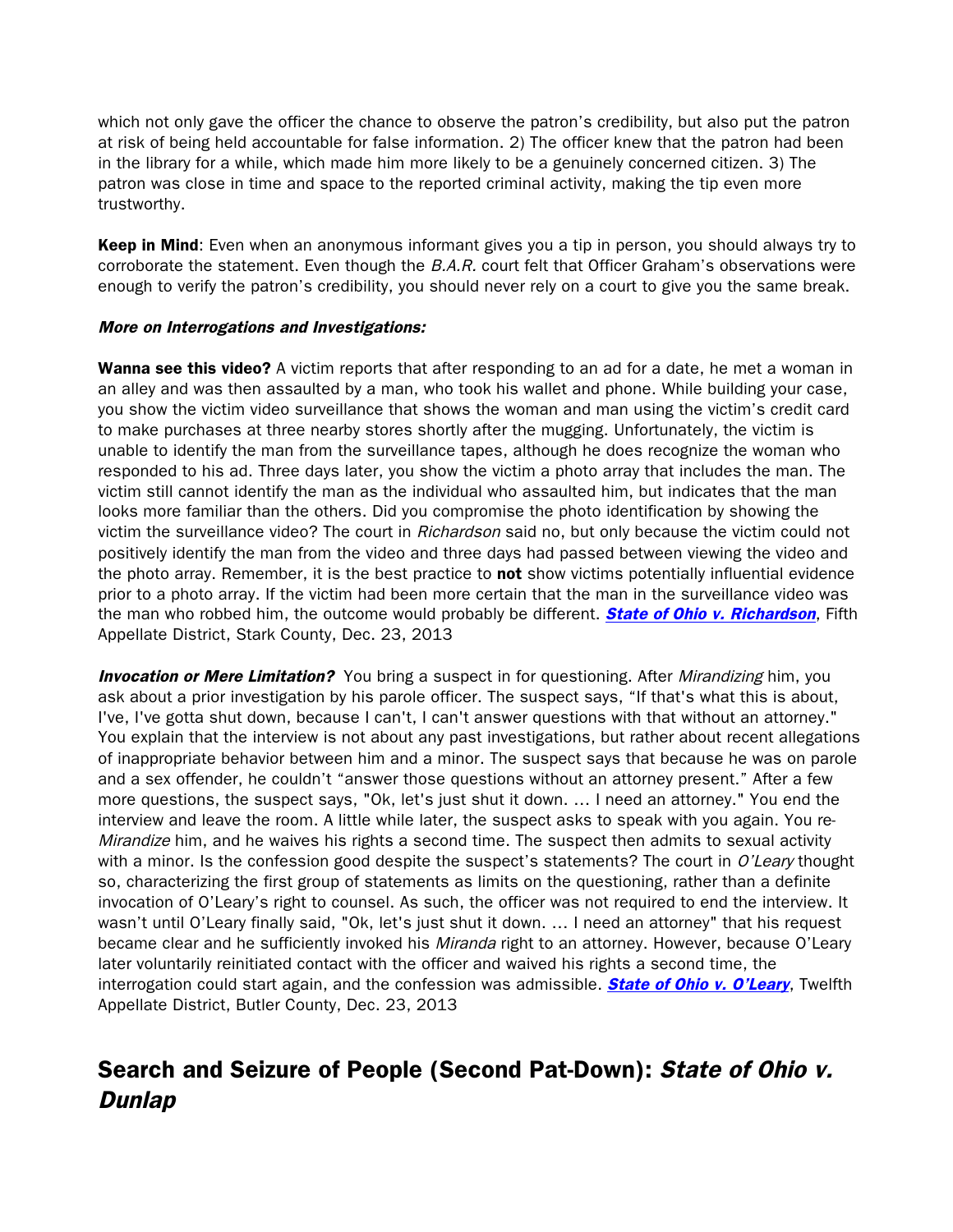**Question:** Can you pat down a suspect a second time based on his behavior following the first patdown?

**Quick Answer:** A suspect may be patted down a second time if he continues to act suspiciously, even after a previous pat-down was performed and nothing was found.

**[State of Ohio v. Dunlap](http://www.sconet.state.oh.us/rod/docs/pdf/7/2013/2013-ohio-5637.pdf),** Seventh Appellate District, Columbiana County, Dec. 17, 2013

**Facts:** St. Clair Police Officer Jayson Jackson stopped a vehicle because it had a broken windshield. Hashim Dunlap was in the backseat. Jackson noticed that Dunlap was acting strangely, fidgeting with the seat and handling some object. When Dunlap continued to fidget, Jackson asked him to step out of the car. The pat-down and inspection of the back seat where Dunlap was sitting turned up nothing. While he was issuing a citation to the driver, Jackson noticed that Dunlap was again fidgeting around in the backseat of the car. Dunlap's behavior concerned Jackson, so he ordered Dunlap back out of the car. Jackson asked Dunlap if he could pat him down a second time. Dunlap consented. This time, Jackson located two pockets that he had missed on the first search and felt a lump under Dunlap's jacket. Dunlap stated he did not know what the item was. Jackson admitted that he did not think the item was a weapon, but he removed it anyway and found it was a digital scale about the size and shape of a cell phone. There was white, powdery residue on the scale that was later identified as cocaine. Jackson seized the scale. Dunlap argued that Jackson had no reason to search him a second time because had no reasonable belief that he was armed and that Jackson had no right to remove objects from his person that Jackson did not believe were weapons. The court held that the second pat-down was justified, but suppressed the powdery scale.

**Importance:** A Terry pat-down is limited in scope to assuring officer safety and cannot be used to search for contraband. But here, Dunlap's actions following the first pat-down were sufficient to create a suspicion that perhaps he had armed himself after the first pat-down and so supported a second pat-down.

**Remember:** Since a *Terry* stop is limited to protecting officer safety, an officer can only seize and investigate items that a reasonable officer would believe could be a weapon. In this case, the court refused to admit the scale found inside Dunlap's jacket because Jackson could tell during the patdown that the lump was not a weapon.

## More on Search and Seizure

**Who's your friend?** You and your partner respond to a radio call about shots being fired. At the scene, witnesses tell you that a black male wearing a gray jacket or hoodie, a black hat, and blue jeans tucked a gun into his waistband and ran. You quickly find a man who matched the description walking with a boy. You call both the man and boy to your vehicle and ask them to show their hands. They hesitate before complying. Concerned for your personal safety, you pat down both the man and boy. The pat-downs revealed that the boy was carrying a .22-caliber rifle. Does it matter that you only searched the boy because he was walking alongside the suspect? No, according to the court in D.S. Under the "automatic companion" rule, you can pat down any companion of an arrestee to get assurance that the companion is unarmed. Although in this case the boy's companion had not yet been arrested, his stop-and-frisk was still justified because the officers had reasonable suspicion that the man he was walking with was armed and dangerous. **[In re D.S.](http://www.sconet.state.oh.us/rod/docs/pdf/8/2013/2013-ohio-5740.pdf)**, Eighth Appellate District, Cuyahoga County, Dec. 26, 2013

It's safe to assume she's armed. You and your partner are watching a restaurant where you made a felony drug bust earlier in the morning when a car drives up. A female climbs out of the back seat,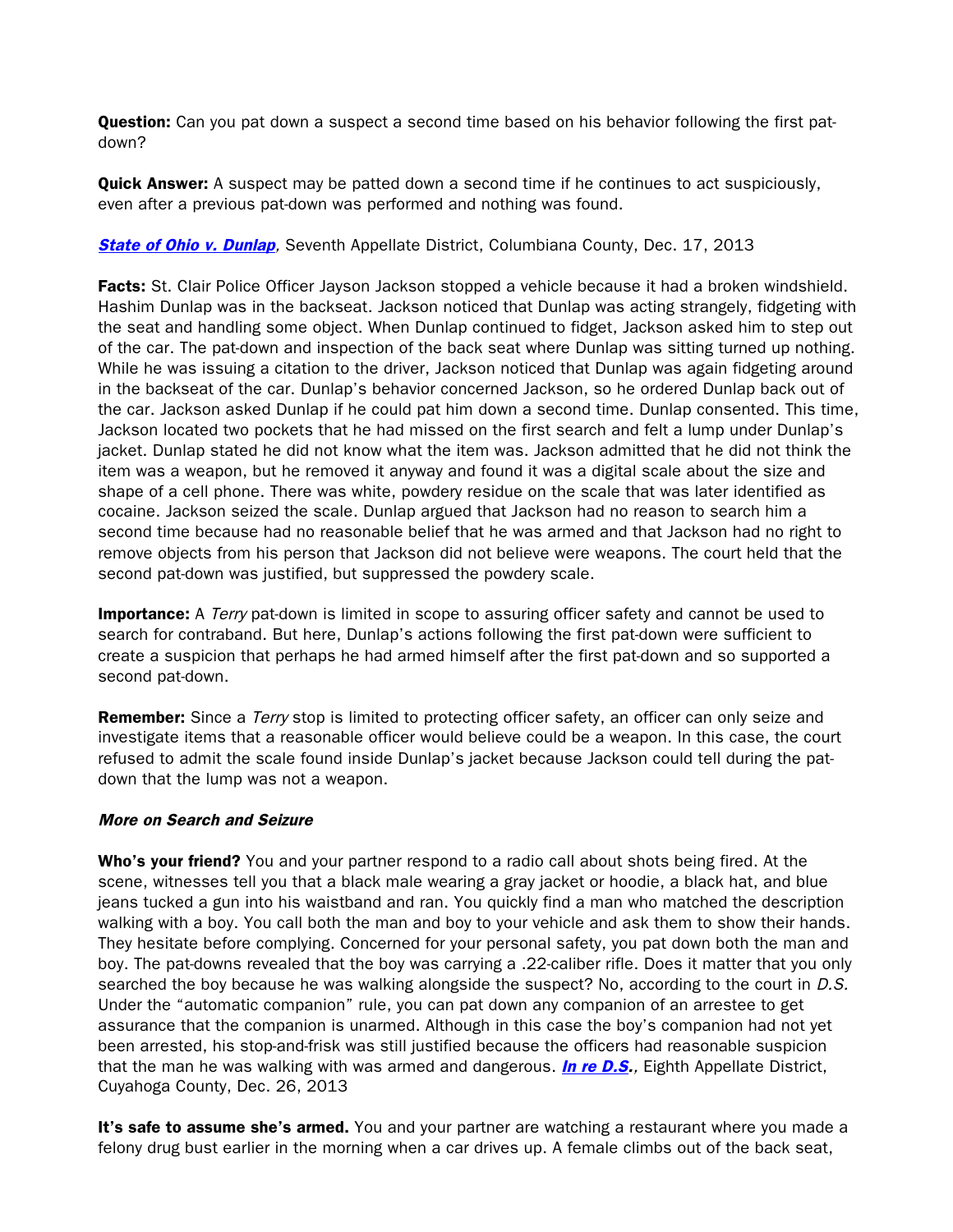speaks to the front-seat passenger, and enters the restaurant. Meanwhile, the driver pulls out a baggie, spoon, and needle, and starts cooking heroin in the front seat of the car. You arrest the men in the car and enter the restaurant to arrest the woman. As you lead her outside, she tries several times to reach into her pocket. Concerned she is armed, you pat her down and feel something in the pocket she was attempting to open. When you ask the woman what it is, she tells you it's heroin. Was the pat-down reasonable? The court in Grefer said yes because the officers had made a bust at the same location, saw the driver using drugs in the car, know that drug users are often armed, and witness the woman repeatedly reach for her pocket. These facts together created a reasonable suspicion that the woman was armed and a pat-down was necessary to ensure officer safety. Be careful though; although the search was justified, the seizure of the heroin was only permissible because the woman identified it and consented to its removal. **[State of Ohio v. Grefer](http://supremecourtofohio.gov/rod/docs/pdf/2/2014/2014-ohio-51.pdf)**, Second Appellate District, Montgomery County, Jan. 10, 2014

**Bad neighborhood, suspicious behavior**. You are on patrol in a bad neighborhood and see a man dressed in all black riding a bike. You watch him stop and hand off the bike to another person. Based on your experience, you believe he is dealing drugs, but given the bad neighborhood and drug activity, you are concerned for your safety, so you call for backup. As you wait for backup, you stop the suspicious man and ask him to sit on a step until backup arrives. While waiting, you notice the man is acting nervous, has "shifty eyes," and seems to be sitting in a way as to conceal something. You pat down the man and find a gun in his right back pocket. Did you have a reasonable suspicion to perform the pat-down? The court in *Ruff* answered yes. The officer knew she was in a bad neighborhood, and she suspected a drug offense. The suspect acted nervous while waiting and appeared to be concealing something, further supporting the officer's suspicions of criminal activity. The totality of these safety concerns justified the officer's decision to pat him down once backup arrived. Remember that the factor of being is a bad neighborhood is not a legitimate reason for a patdown. As in this case, there must be multiple factors to give you reasonable suspicion. **State of Ohio** [v. Ruff](http://www.google.com/url?sa=t&rct=j&q=&esrc=s&frm=1&source=web&cd=1&cad=rja&ved=0CCQQFjAA&url=http%3A%2F%2Fwww.supremecourt.ohio.gov%2Frod%2Fdocs%2Fpdf%2F1%2F2013%2F2013-ohio-5892.pdf&ei=yLDyUpe8PNDnsATZ54CYDA&usg=AFQjCNGYT_H-C71WBdBEvOsIbYFyKgrU9w), First Appellate District, Hamilton County, Dec. 24, 2013

# Search and Seizure of Property and Vehicles (Probable Cause to Stop): State of Ohio v. Jarosz

**Question:** Is an officer's "pacing" of a vehicle sufficient to create reasonable suspicion to stop the vehicle for speeding?

**Quick Answer:** Yes, but only if the officer can show that he maintained a constant distance between vehicles for a sufficient amount of time.

**[State of Ohio v. Jarosz](http://www.sconet.state.oh.us/rod/docs/pdf/11/2013/2013-ohio-5839.pdf), Eleventh Appellate District, Portage County, Dec. 31, 2013** 

Facts: Based on a "visual estimation," an Ohio State Highway Patrol trooper assessed that the car driving in front of him was exceeding the 45-mph speed limit. He paced the car travelling at 52 mph, but since the car's speed fluctuated, he never got a steady pace. The trooper continued the pursuit. After crossing into a 40-mph zone, the trooper began to pace the vehicle a second time and activated his radar. The trooper made sure to keep the same distance between his cruiser and the car for 12 seconds and determined the car's speed to be 48 mph. The trooper testified that he was positive he had a good speed pace on the car and logged a speed of 48 mph in a 40-mph zone. The trooper stopped the car for speeding, and the driver was later arrested on an OVI charge. The driver argued that the evidence from the stop be should be suppressed on the grounds that because the trooper